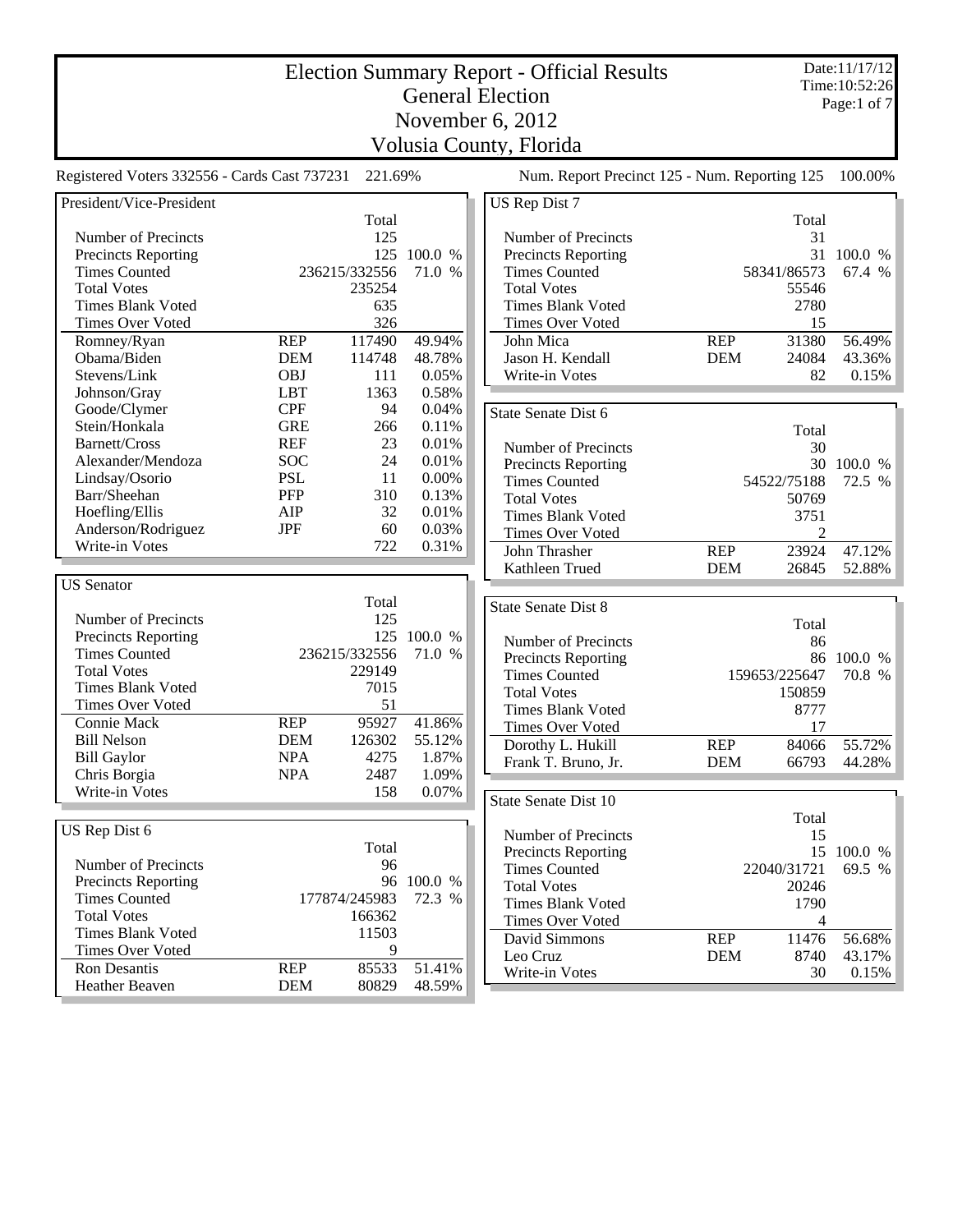|                                                   |                          | Date:11/17/12<br>Time: 10:52:26 |                       |                                                    |                         |                      |  |  |  |
|---------------------------------------------------|--------------------------|---------------------------------|-----------------------|----------------------------------------------------|-------------------------|----------------------|--|--|--|
|                                                   |                          | Page:2 of 7                     |                       |                                                    |                         |                      |  |  |  |
| November 6, 2012                                  |                          |                                 |                       |                                                    |                         |                      |  |  |  |
|                                                   | Volusia County, Florida  |                                 |                       |                                                    |                         |                      |  |  |  |
| Registered Voters 332556 - Cards Cast 737231      |                          | 221.69%                         |                       | Num. Report Precinct 125 - Num. Reporting 125      |                         | 100.00%              |  |  |  |
| State Rep Dist 24                                 |                          |                                 |                       | Supreme Court - Pariente                           |                         |                      |  |  |  |
| Number of Precincts                               |                          | Total<br>10                     |                       | Number of Precincts                                | Total<br>125            |                      |  |  |  |
| <b>Precincts Reporting</b>                        |                          |                                 | 10 100.0 %            | <b>Precincts Reporting</b>                         |                         | 125 100.0 %          |  |  |  |
| <b>Times Counted</b>                              | 15307/19886              |                                 | 77.0 %                | <b>Times Counted</b>                               | 236215/332556           | 71.0 %               |  |  |  |
| <b>Total Votes</b>                                |                          | 14073                           |                       | <b>Total Votes</b>                                 | 206070                  |                      |  |  |  |
| <b>Times Blank Voted</b>                          |                          | 1234                            |                       | <b>Times Blank Voted</b>                           | 30118                   |                      |  |  |  |
| Times Over Voted<br><b>Travis Hutson</b>          | <b>REP</b>               | $\boldsymbol{0}$<br>8149        | 57.91%                | Times Over Voted<br><b>YES</b>                     | 27<br>133404            | 64.74%               |  |  |  |
| Milissa Holland                                   | <b>DEM</b>               | 5420                            | 38.51%                | N <sub>O</sub>                                     | 72666                   | 35.26%               |  |  |  |
| Michael Cornish                                   | <b>NPA</b>               | 504                             | 3.58%                 |                                                    |                         |                      |  |  |  |
|                                                   |                          |                                 |                       | Supreme Court - Quince                             |                         |                      |  |  |  |
| State Rep Dist 25                                 |                          | Total                           |                       | Number of Precincts                                | Total<br>125            |                      |  |  |  |
| Number of Precincts                               |                          | 47                              |                       | <b>Precincts Reporting</b>                         |                         | 125 100.0 %          |  |  |  |
| <b>Precincts Reporting</b>                        |                          |                                 | 47 100.0 %            | <b>Times Counted</b>                               | 236215/332556           | 71.0 %               |  |  |  |
| <b>Times Counted</b>                              | 85015/114167             |                                 | 74.5 %                | <b>Total Votes</b>                                 | 205282                  |                      |  |  |  |
| <b>Total Votes</b>                                |                          | 74977                           |                       | <b>Times Blank Voted</b>                           | 30908                   |                      |  |  |  |
| <b>Times Blank Voted</b><br>Times Over Voted      |                          | 10033<br>5                      |                       | <b>Times Over Voted</b><br><b>YES</b>              | 25<br>132741            | 64.66%               |  |  |  |
| Dave Hood                                         | <b>REP</b>               | 45951                           | 61.29%                | NO                                                 | 72541                   | 35.34%               |  |  |  |
| Christina Spencer-Ke                              | <b>NPA</b>               | 29026                           | 38.71%                |                                                    |                         |                      |  |  |  |
|                                                   | County Court Judge 4     |                                 |                       |                                                    |                         |                      |  |  |  |
| State Rep Dist 27                                 |                          |                                 |                       |                                                    | Total                   |                      |  |  |  |
|                                                   |                          | Total<br>40                     |                       | Number of Precincts                                | 125                     | 125 100.0 %          |  |  |  |
| Number of Precincts<br>Precincts Reporting        |                          |                                 | 40 100.0 %            | <b>Precincts Reporting</b><br><b>Times Counted</b> | 236215/332556           | 71.0 %               |  |  |  |
| <b>Times Counted</b>                              | 70420/103231             |                                 | 68.2 %                | <b>Total Votes</b>                                 | 186838                  |                      |  |  |  |
| <b>Total Votes</b>                                |                          | 65704                           |                       | <b>Times Blank Voted</b>                           | 49358                   |                      |  |  |  |
| <b>Times Blank Voted</b>                          |                          | 4707                            |                       | Times Over Voted                                   | 19                      |                      |  |  |  |
| Times Over Voted<br>David Santiago                | <b>REP</b>               | 9<br>36001                      | 54.79%                | Christopher Kelly<br>Adam Warren                   | 118486<br>68352         | 63.42%<br>36.58%     |  |  |  |
| Dennis Mulder                                     | <b>DEM</b>               | 29703                           | 45.21%                |                                                    |                         |                      |  |  |  |
|                                                   |                          |                                 |                       | School Board 4                                     |                         |                      |  |  |  |
| <b>Clerk of Circuit Court</b>                     |                          |                                 |                       |                                                    | Total                   |                      |  |  |  |
|                                                   |                          | Total                           |                       | Number of Precincts                                | 28                      |                      |  |  |  |
| Number of Precincts<br><b>Precincts Reporting</b> |                          | 125                             | 125 100.0 %           | <b>Precincts Reporting</b><br><b>Times Counted</b> | 48693/66187             | 28 100.0 %<br>73.6 % |  |  |  |
| <b>Times Counted</b>                              | 236215/332556            |                                 | 71.0 %                | <b>Total Votes</b>                                 | 42086                   |                      |  |  |  |
| <b>Total Votes</b>                                |                          | 211880                          |                       | <b>Times Blank Voted</b>                           | 6601                    |                      |  |  |  |
| <b>Times Blank Voted</b>                          |                          | 24311                           |                       | <b>Times Over Voted</b>                            | 6                       |                      |  |  |  |
| <b>Times Over Voted</b>                           |                          | 24                              |                       | Judy Conte                                         | 19728                   | 46.88%               |  |  |  |
| Diane M. Matousek<br><b>Christine Sanders</b>     | <b>REP</b><br><b>NPA</b> | 133081<br>78799                 | 62.81%<br>37.19%      | Linda G. Costello                                  | 22358                   | 53.12%               |  |  |  |
|                                                   |                          |                                 |                       | Sheriff                                            |                         |                      |  |  |  |
| Supreme Court - Lewis                             |                          |                                 |                       |                                                    | Total                   |                      |  |  |  |
|                                                   |                          | Total                           |                       | Number of Precincts                                | 125                     |                      |  |  |  |
| Number of Precincts                               |                          | 125                             |                       | <b>Precincts Reporting</b>                         |                         | 125 100.0 %          |  |  |  |
| Precincts Reporting<br><b>Times Counted</b>       | 236215/332556            |                                 | 125 100.0 %<br>71.0 % | <b>Times Counted</b><br><b>Total Votes</b>         | 236215/332556<br>213841 | 71.0 %               |  |  |  |
| <b>Total Votes</b>                                |                          | 205553                          |                       | <b>Times Blank Voted</b>                           | 22354                   |                      |  |  |  |
| <b>Times Blank Voted</b>                          |                          | 30619                           |                       | Times Over Voted                                   | 20                      |                      |  |  |  |
| Times Over Voted                                  |                          | 43                              |                       | Wendell Bradford                                   | 51426                   | 24.05%               |  |  |  |
| <b>YES</b><br>NO                                  |                          | 132072<br>73481                 | 64.25%                | Ben F. Johnson                                     | 162415                  | 75.95%               |  |  |  |
|                                                   |                          |                                 | 35.75%                |                                                    |                         |                      |  |  |  |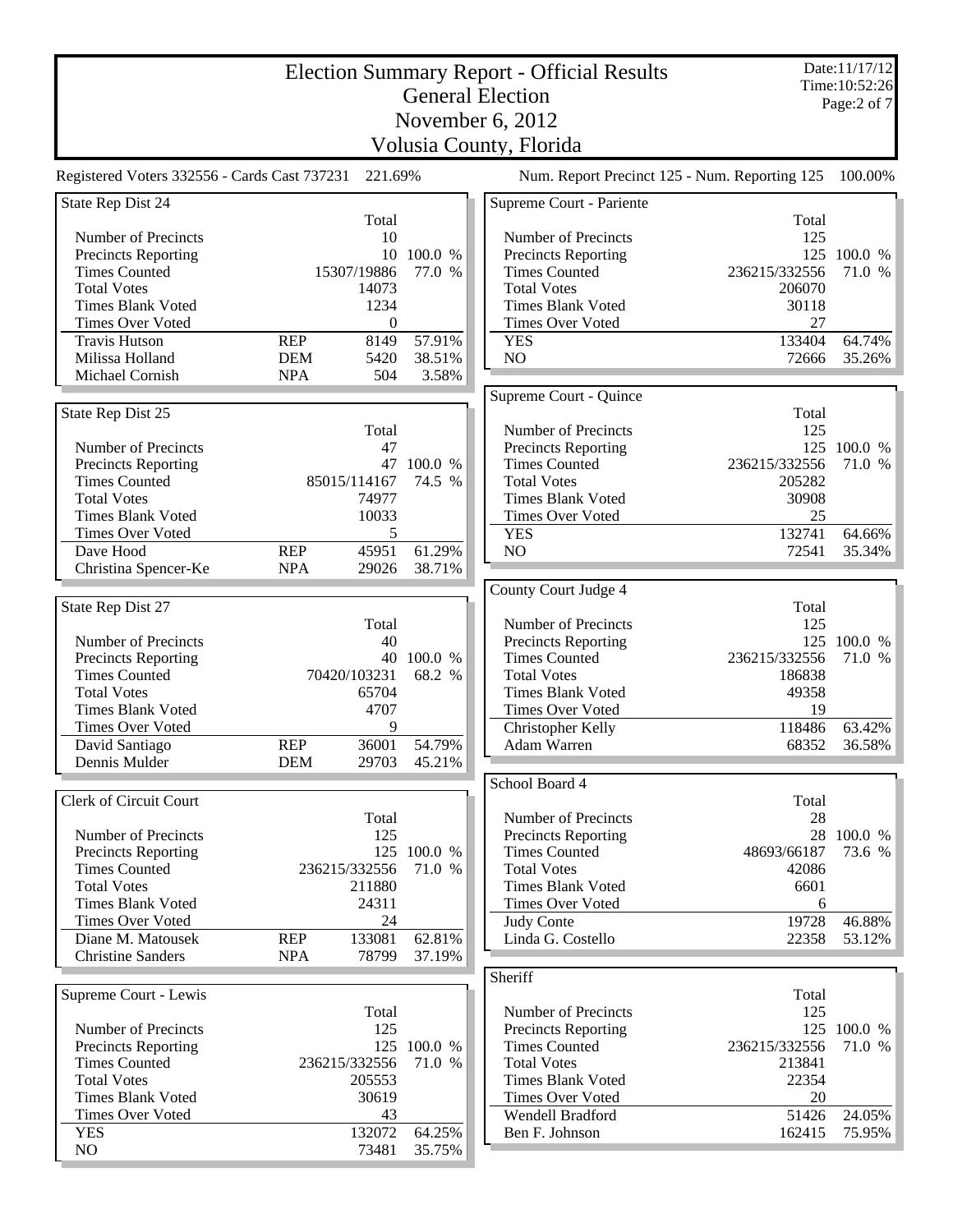| <b>Election Summary Report - Official Results</b>                                                                                                                                                               |                                                                           | Date:11/17/12<br>Time: 10:52:26<br>Page: 3 of 7 |                                                                                                                                                                                                                           |                                                                                      |                                            |  |  |
|-----------------------------------------------------------------------------------------------------------------------------------------------------------------------------------------------------------------|---------------------------------------------------------------------------|-------------------------------------------------|---------------------------------------------------------------------------------------------------------------------------------------------------------------------------------------------------------------------------|--------------------------------------------------------------------------------------|--------------------------------------------|--|--|
| November 6, 2012<br>Volusia County, Florida                                                                                                                                                                     |                                                                           |                                                 |                                                                                                                                                                                                                           |                                                                                      |                                            |  |  |
| Registered Voters 332556 - Cards Cast 737231                                                                                                                                                                    | 221.69%                                                                   |                                                 | Num. Report Precinct 125 - Num. Reporting 125                                                                                                                                                                             |                                                                                      | 100.00%                                    |  |  |
| County Council Chair<br>Number of Precincts<br><b>Precincts Reporting</b><br><b>Times Counted</b><br><b>Total Votes</b><br><b>Times Blank Voted</b><br>Times Over Voted<br><b>Jason Davis</b><br>Carl G. Persis | Total<br>125<br>236215/332556<br>191354<br>44845<br>16<br>105997<br>85357 | 125 100.0 %<br>71.0 %<br>55.39%<br>44.61%       | County Council 5<br>Number of Precincts<br>Precincts Reporting<br><b>Times Counted</b><br><b>Total Votes</b><br><b>Times Blank Voted</b><br><b>Times Over Voted</b><br><b>Rich Gailey</b><br>Patricia Northey             | Total<br>23<br>43172/64947<br>35957<br>7209<br>6<br>14186<br>21771                   | 23 100.0 %<br>66.5 %<br>39.45%<br>60.55%   |  |  |
| County Council 1<br>Number of Precincts<br><b>Precincts Reporting</b><br><b>Times Counted</b><br><b>Total Votes</b><br><b>Times Blank Voted</b><br><b>Times Over Voted</b><br>Jeff H. Allebach<br>Pat Patterson | Total<br>23<br>45826/63934<br>37102<br>8720<br>4<br>17307<br>19795        | 23 100.0 %<br>71.7<br>$\%$<br>46.65%<br>53.35%  | Daytona Beach Mayor<br>Number of Precincts<br><b>Precincts Reporting</b><br><b>Times Counted</b><br><b>Total Votes</b><br><b>Times Blank Voted</b><br>Times Over Voted<br>Derrick L. Henry<br><b>Edith Shelley</b>        | Total<br>15<br>15<br>26739/39057<br>24994<br>1742<br>3<br>13874<br>11120             | 100.0 %<br>68.5 %<br>55.51%<br>44.49%      |  |  |
| County Council 2<br>Number of Precincts<br><b>Precincts Reporting</b><br><b>Times Counted</b><br><b>Total Votes</b><br><b>Times Blank Voted</b><br><b>Times Over Voted</b><br>Nancy Epps<br>Joshua J. Wagner    | Total<br>26<br>46964/66927<br>40184<br>6773<br>7<br>19230<br>20954        | 26 100.0 %<br>70.2 %<br>47.85%<br>52.15%        | Daytona Beach Commission 1<br>Number of Precincts<br>Precincts Reporting<br><b>Times Counted</b><br><b>Total Votes</b><br><b>Times Blank Voted</b><br><b>Times Over Voted</b><br>Carl Lentz, IV<br><b>Ruth Trager</b>     | Total<br>3<br>4435/6387<br>3965<br>470<br>$\theta$<br>2047<br>1918                   | 3 100.0 %<br>69.4 %<br>51.63%<br>48.37%    |  |  |
| County Council 3<br>Number of Precincts<br><b>Precincts Reporting</b><br><b>Times Counted</b><br><b>Total Votes</b><br><b>Times Blank Voted</b><br>Times Over Voted<br>Deborah A. Denys<br>James W. Hathaway    | Total<br>33<br>52162/71064<br>43873<br>8281<br>8<br>22639<br>21234        | 33 100.0 %<br>73.4 %<br>51.60%<br>48.40%        | Daytona Beach Commission 4<br>Number of Precincts<br><b>Precincts Reporting</b><br><b>Times Counted</b><br><b>Total Votes</b><br><b>Times Blank Voted</b><br><b>Times Over Voted</b><br>Rob Gilliland<br>Thomas A. Kaczka | Total<br>2<br>$\overline{2}$<br>5605/7491<br>4620<br>985<br>$\theta$<br>3337<br>1283 | 100.0 %<br>74.8 %<br>72.23%<br>27.77%      |  |  |
| County Council 4<br>Number of Precincts<br>Precincts Reporting<br><b>Times Counted</b><br><b>Total Votes</b><br><b>Times Blank Voted</b><br><b>Times Over Voted</b><br>Doug Daniels<br>Shannon McLeish          | Total<br>29<br>48091/65684<br>38319<br>9769<br>3<br>20202<br>18117        | 29 100.0 %<br>73.2 %<br>52.72%<br>47.28%        | Daytona Beach Commission 6<br>Number of Precincts<br>Precincts Reporting<br><b>Times Counted</b><br><b>Total Votes</b><br><b>Times Blank Voted</b><br>Times Over Voted<br>Paula R. Reed<br>Cathy Washington               | Total<br>2<br>3908/5895<br>3546<br>362<br>$\theta$<br>2068<br>1478                   | 2 100.0 $\%$<br>66.3 %<br>58.32%<br>41.68% |  |  |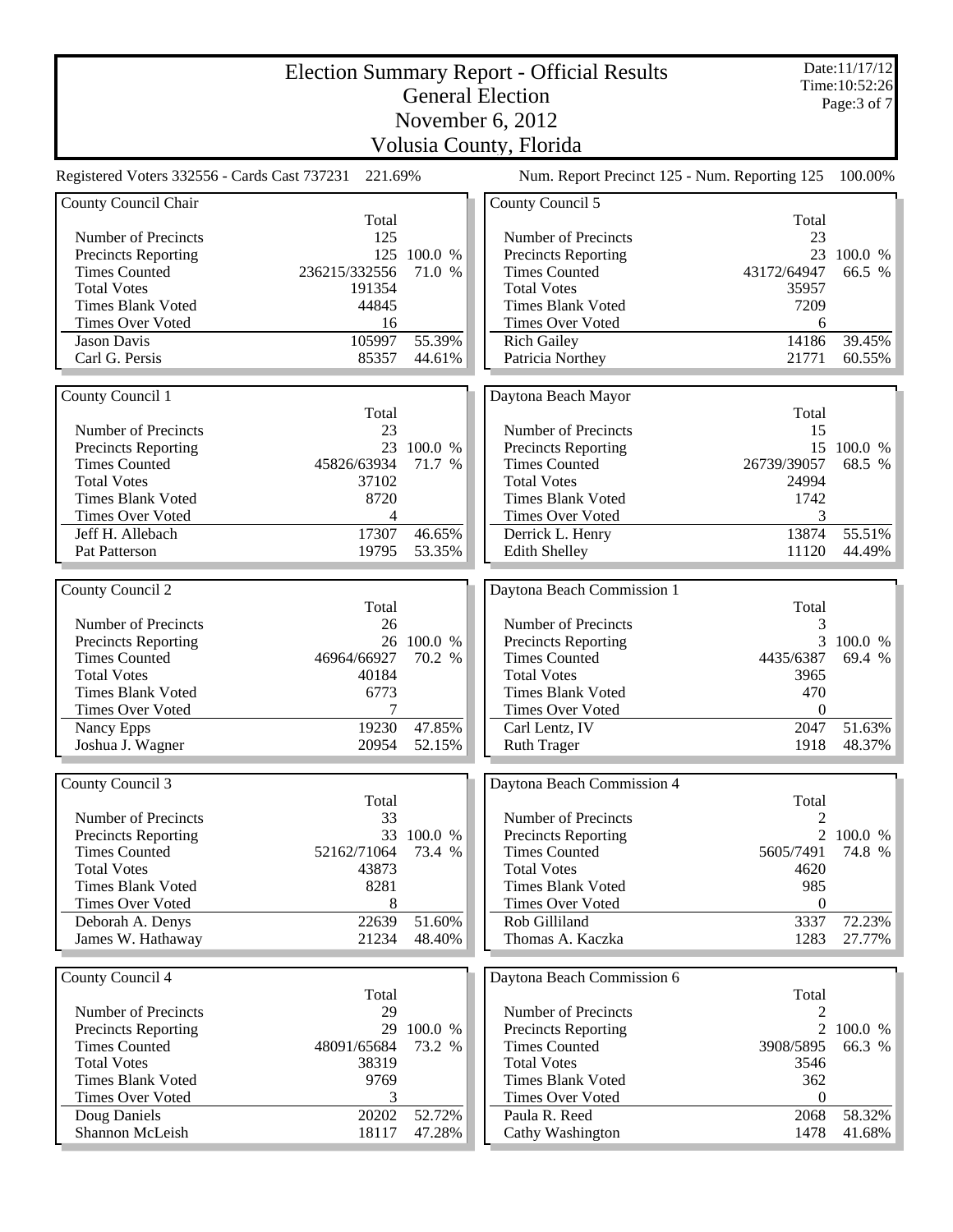| <b>Election Summary Report - Official Results</b><br>November 6, 2012                                                                                                                                                                                                                                       | Date:11/17/12<br>Time: 10:52:26<br>Page:4 of 7 |                                                                                                                                                                                                                                    |                                                                               |                                         |  |  |  |
|-------------------------------------------------------------------------------------------------------------------------------------------------------------------------------------------------------------------------------------------------------------------------------------------------------------|------------------------------------------------|------------------------------------------------------------------------------------------------------------------------------------------------------------------------------------------------------------------------------------|-------------------------------------------------------------------------------|-----------------------------------------|--|--|--|
| Volusia County, Florida                                                                                                                                                                                                                                                                                     |                                                |                                                                                                                                                                                                                                    |                                                                               |                                         |  |  |  |
| 221.69%<br>Registered Voters 332556 - Cards Cast 737231                                                                                                                                                                                                                                                     |                                                | Num. Report Precinct 125 - Num. Reporting 125                                                                                                                                                                                      |                                                                               | 100.00%                                 |  |  |  |
| Daytona Beach Shores Council 2<br>Total<br>Number of Precincts<br><b>Precincts Reporting</b><br>$\mathbf{1}$<br><b>Times Counted</b><br>2854/3669<br><b>Total Votes</b><br>2457<br><b>Times Blank Voted</b><br>396<br>Times Over Voted<br>Jennie Celona<br>1292<br>Donald F. Large<br>1165                  | 100.0 %<br>77.8 %<br>52.58%<br>47.42%          | <b>Edgewater Council 1</b><br>Number of Precincts<br><b>Precincts Reporting</b><br><b>Times Counted</b><br><b>Total Votes</b><br><b>Times Blank Voted</b><br>Times Over Voted<br><b>James Paul Brown</b><br><b>Christine Power</b> | Total<br>5<br>5<br>9802/14227<br>8100<br>1702<br>$\mathbf{0}$<br>3208<br>4892 | 100.0 %<br>68.9 %<br>39.60%<br>60.40%   |  |  |  |
| Daytona Beach Shores Council 4<br>Total<br>Number of Precincts<br><b>Precincts Reporting</b><br><b>Times Counted</b><br>2854/3669<br><b>Total Votes</b><br>2339<br><b>Times Blank Voted</b><br>515<br>Times Over Voted<br>$\theta$<br>1038<br>Paul deMange<br>Henry Fehrmann<br>1301                        | 1 100.0 %<br>77.8 %<br>44.38%<br>55.62%        | Holly Hill Mayor<br>Number of Precincts<br><b>Precincts Reporting</b><br><b>Times Counted</b><br><b>Total Votes</b><br><b>Times Blank Voted</b><br>Times Over Voted<br>Roy Johnson<br>Roland Via                                   | Total<br>4<br>4427/7015<br>4069<br>357<br>2367<br>1702                        | 4 100.0 %<br>63.1 %<br>58.17%<br>41.83% |  |  |  |
| <b>Deltona Commission 2</b><br>Total<br>Number of Precincts<br>2<br>$\overline{2}$<br>Precincts Reporting<br><b>Times Counted</b><br>6786/9697<br><b>Total Votes</b><br>5765<br><b>Times Blank Voted</b><br>1021<br>$\mathbf{0}$<br>Times Over Voted<br>2985<br><b>Webster Barnaby</b><br>2780<br>Rob Field | 100.0 %<br>70.0 %<br>51.78%<br>48.22%          | Oak Hill Mayor<br>Number of Precincts<br><b>Precincts Reporting</b><br><b>Times Counted</b><br><b>Total Votes</b><br><b>Times Blank Voted</b><br>Times Over Voted<br>Douglas A. Gibson<br>Linda C. Hyatt                           | Total<br>945/1340<br>890<br>55<br>$\mathbf{0}$<br>461<br>429                  | 100.0 %<br>70.5 %<br>51.80%<br>48.20%   |  |  |  |
| <b>Deltona Commission 4</b><br>Total<br>Number of Precincts<br>3<br>Precincts Reporting<br>3<br><b>Times Counted</b><br>5991/9287<br><b>Total Votes</b><br>5150<br><b>Times Blank Voted</b><br>840<br>Times Over Voted<br>1<br>2384<br>Tom Premo<br>Nancy Schleicher<br>2766                                | 100.0 %<br>64.5 %<br>46.29%<br>53.71%          | Ormond Beach Commissioner 1<br>Number of Precincts<br><b>Precincts Reporting</b><br><b>Times Counted</b><br><b>Total Votes</b><br><b>Times Blank Voted</b><br>Times Over Voted<br>Alan H. Burton<br><b>James Stowers</b>           | Total<br>3<br>6384/7927<br>5352<br>1031<br>1<br>2443<br>2909                  | 3 100.0 %<br>80.5 %<br>45.65%<br>54.35% |  |  |  |
| Deltona Commission 6<br>Total<br>Number of Precincts<br>3<br>3<br>Precincts Reporting<br><b>Times Counted</b><br>5986/9101<br><b>Total Votes</b><br>5194<br>792<br><b>Times Blank Voted</b><br>Times Over Voted<br>$\mathbf{0}$<br>Christopher Nabicht<br>3021<br>Michael Wycuff<br>2173                    | 100.0 %<br>65.8 %<br>58.16%<br>41.84%          | Pierson Council 4<br>Number of Precincts<br><b>Precincts Reporting</b><br><b>Times Counted</b><br><b>Total Votes</b><br><b>Times Blank Voted</b><br>Times Over Voted<br>Samuel G.S. Bennett<br>Maribel Martinez                    | Total<br>1<br>521/725<br>495<br>25<br>330<br>165                              | 100.0 %<br>71.9 %<br>66.67%<br>33.33%   |  |  |  |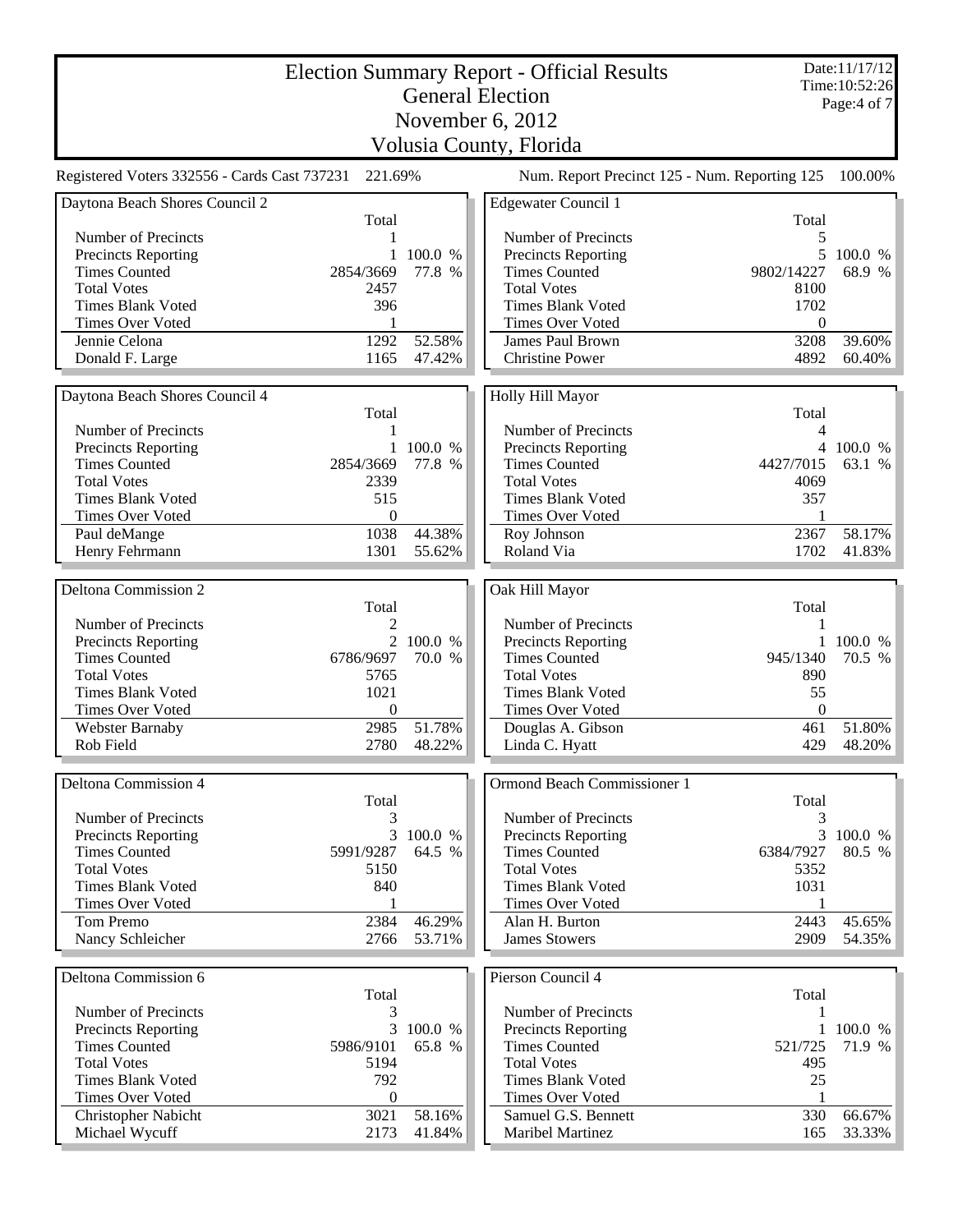| <b>Election Summary Report - Official Results</b>                                                                                                                                                                  |                                                                                          | Date:11/17/12<br>Time: 10:52:26<br>Page:5 of 7 |                                                                                                                                                                                                |                                                                            |                                           |  |
|--------------------------------------------------------------------------------------------------------------------------------------------------------------------------------------------------------------------|------------------------------------------------------------------------------------------|------------------------------------------------|------------------------------------------------------------------------------------------------------------------------------------------------------------------------------------------------|----------------------------------------------------------------------------|-------------------------------------------|--|
| November 6, 2012<br>Volusia County, Florida                                                                                                                                                                        |                                                                                          |                                                |                                                                                                                                                                                                |                                                                            |                                           |  |
| Registered Voters 332556 - Cards Cast 737231                                                                                                                                                                       | 221.69%                                                                                  |                                                | Num. Report Precinct 125 - Num. Reporting 125                                                                                                                                                  |                                                                            | 100.00%                                   |  |
| Pierson Council 5<br>Number of Precincts<br>Precincts Reporting<br><b>Times Counted</b><br><b>Total Votes</b><br><b>Times Blank Voted</b><br>Times Over Voted<br>Herbert J. Bennett<br>Lidia Miranda               | Total<br>1<br>1<br>521/725<br>492<br>29<br>$\Omega$<br>334<br>158                        | 100.0 %<br>71.9 %<br>67.89%<br>32.11%          | Amendment 1<br>Number of Precincts<br>Precincts Reporting<br><b>Times Counted</b><br><b>Total Votes</b><br><b>Times Blank Voted</b><br>Times Over Voted<br><b>YES</b><br>N <sub>O</sub>        | Total<br>125<br>236215/332556<br>211307<br>24848<br>60<br>104969<br>106338 | 125 100.0 %<br>71.0 %<br>49.68%<br>50.32% |  |
| Port Orange Council 3<br>Number of Precincts<br><b>Precincts Reporting</b><br><b>Times Counted</b><br><b>Total Votes</b><br><b>Times Blank Voted</b><br>Times Over Voted<br>Drew J. Bastian<br><b>Bob Pohlmann</b> | Total<br>14<br>28148/38966<br>23235<br>4910<br>3<br>12180<br>11055                       | 14 100.0 %<br>72.2 %<br>52.42%<br>47.58%       | Amendment 2<br>Number of Precincts<br><b>Precincts Reporting</b><br><b>Times Counted</b><br><b>Total Votes</b><br><b>Times Blank Voted</b><br>Times Over Voted<br><b>YES</b><br>N <sub>O</sub> | Total<br>125<br>236215/332556<br>215491<br>20671<br>53<br>136551<br>78940  | 125 100.0 %<br>71.0 %<br>63.37%<br>36.63% |  |
| Indigo CDD Seat 2<br>Number of Precincts<br>Precincts Reporting<br><b>Times Counted</b><br><b>Total Votes</b><br><b>Times Blank Voted</b><br>Times Over Voted<br>Donald E. Parks<br>George A. Rauscher             | Total<br>1<br>1<br>851/1076<br>565<br>286<br>$\boldsymbol{0}$<br>$\overline{382}$<br>183 | 100.0 %<br>79.1 %<br>67.61%<br>32.39%          | Amendment 3<br>Number of Precincts<br>Precincts Reporting<br><b>Times Counted</b><br><b>Total Votes</b><br><b>Times Blank Voted</b><br><b>Times Over Voted</b><br><b>YES</b><br>NO             | Total<br>125<br>236215/332556<br>209818<br>26362<br>35<br>93580<br>116238  | 125 100.0 %<br>71.0 %<br>44.60%<br>55.40% |  |
| Indigo CDD Seat 4<br>Number of Precincts<br><b>Precincts Reporting</b><br><b>Times Counted</b><br><b>Total Votes</b><br><b>Times Blank Voted</b><br><b>Times Over Voted</b><br>James V. Cratty<br>Thomas G. Leek   | Total<br>1<br>851/1076<br>571<br>280<br>$\mathbf{0}$<br>238<br>333                       | 100.0 %<br>79.1 %<br>41.68%<br>58.32%          | Amendment 4<br>Number of Precincts<br><b>Precincts Reporting</b><br><b>Times Counted</b><br><b>Total Votes</b><br><b>Times Blank Voted</b><br>Times Over Voted<br><b>YES</b><br>NO             | Total<br>125<br>234327/332556<br>212553<br>21697<br>77<br>95280<br>117273  | 125 100.0 %<br>70.5 %<br>44.83%<br>55.17% |  |
| Hosp Auth Group A, Seat 2<br>Number of Precincts<br><b>Precincts Reporting</b><br><b>Times Counted</b><br><b>Total Votes</b><br><b>Times Blank Voted</b><br>Times Over Voted<br>Andy Ferrari<br>Don Kanfer         | Total<br>52<br>92808/134299<br>67603<br>25201<br>$\overline{4}$<br>41968<br>25635        | 52 100.0 %<br>69.1 %<br>62.08%<br>37.92%       | Amendment 5<br>Number of Precincts<br>Precincts Reporting<br><b>Times Counted</b><br><b>Total Votes</b><br><b>Times Blank Voted</b><br>Times Over Voted<br><b>YES</b><br>NO                    | Total<br>125<br>234327/332556<br>206928<br>27343<br>56<br>84002<br>122926  | 125 100.0 %<br>70.5 %<br>40.59%<br>59.41% |  |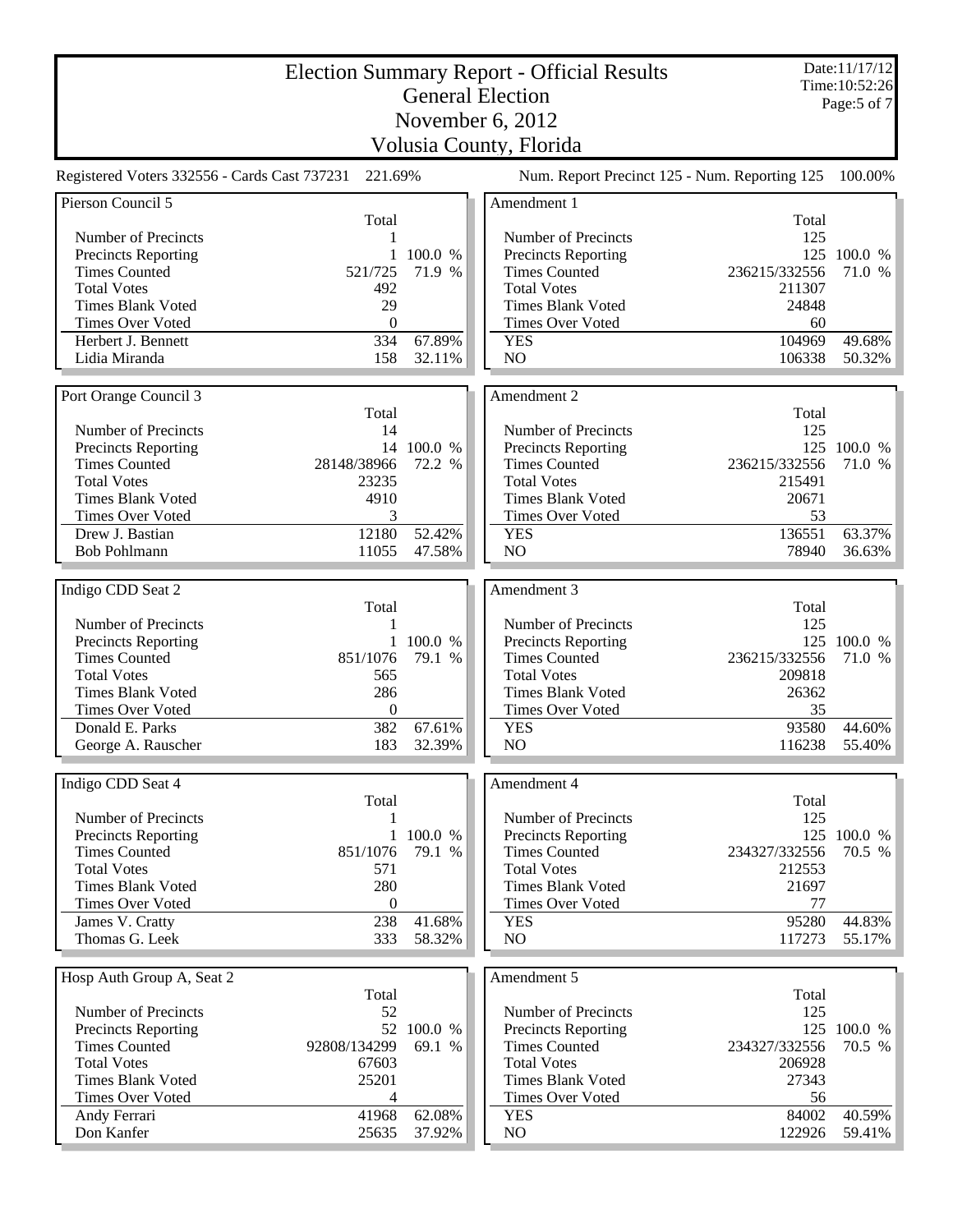|                                                                                                                                                                                    | Date:11/17/12<br>Time: 10:52:26<br>Page: 6 of $7$                         |                                           |                                                                                                                                                                                                                   |                                                                            |                                           |  |  |
|------------------------------------------------------------------------------------------------------------------------------------------------------------------------------------|---------------------------------------------------------------------------|-------------------------------------------|-------------------------------------------------------------------------------------------------------------------------------------------------------------------------------------------------------------------|----------------------------------------------------------------------------|-------------------------------------------|--|--|
| November 6, 2012<br>Volusia County, Florida                                                                                                                                        |                                                                           |                                           |                                                                                                                                                                                                                   |                                                                            |                                           |  |  |
| Registered Voters 332556 - Cards Cast 737231                                                                                                                                       | 221.69%                                                                   |                                           | Num. Report Precinct 125 - Num. Reporting 125                                                                                                                                                                     |                                                                            | 100.00%                                   |  |  |
| Amendment 6<br>Number of Precincts<br>Precincts Reporting<br><b>Times Counted</b><br><b>Total Votes</b><br><b>Times Blank Voted</b><br>Times Over Voted<br><b>YES</b><br>NO        | Total<br>125<br>234662/332556<br>220391<br>14185<br>86<br>96958<br>123433 | 125 100.0 %<br>70.6 %<br>43.99%<br>56.01% | Amendment 12<br>Number of Precincts<br>Precincts Reporting<br><b>Times Counted</b><br><b>Total Votes</b><br><b>Times Blank Voted</b><br><b>Times Over Voted</b><br><b>YES</b><br>NO                               | Total<br>125<br>234662/332556<br>204530<br>30100<br>32<br>91684<br>112846  | 125 100.0 %<br>70.6 %<br>44.83%<br>55.17% |  |  |
| Amendment 8<br>Number of Precincts<br><b>Precincts Reporting</b><br><b>Times Counted</b><br><b>Total Votes</b><br><b>Times Blank Voted</b><br>Times Over Voted<br><b>YES</b><br>NO | Total<br>125<br>234662/332556<br>218144<br>16420<br>98<br>81872<br>136272 | 125 100.0 %<br>70.6 %<br>37.53%<br>62.47% | School Board Referendum<br>Number of Precincts<br><b>Precincts Reporting</b><br><b>Times Counted</b><br><b>Total Votes</b><br><b>Times Blank Voted</b><br><b>Times Over Voted</b><br><b>YES</b><br>N <sub>O</sub> | Total<br>125<br>234662/332556<br>206987<br>27616<br>59<br>103039<br>103948 | 125 100.0 %<br>70.6 %<br>49.78%<br>50.22% |  |  |
| Amendment 9<br>Number of Precincts<br>Precincts Reporting<br><b>Times Counted</b><br><b>Total Votes</b><br><b>Times Blank Voted</b><br>Times Over Voted<br><b>YES</b><br>NO        | Total<br>125<br>234662/332556<br>218140<br>16479<br>43<br>136681<br>81459 | 125 100.0 %<br>70.6 %<br>62.66%<br>37.34% | Orange City Amendment 1<br>Number of Precincts<br>Precincts Reporting<br><b>Times Counted</b><br><b>Total Votes</b><br><b>Times Blank Voted</b><br>Times Over Voted<br><b>YES</b><br>NO                           | Total<br>2<br>4553/6721<br>4003<br>550<br>$\Omega$<br>2977<br>1026         | 2 100.0 %<br>67.7 %<br>74.37%<br>25.63%   |  |  |
| Amendment 10<br>Number of Precincts<br>Precincts Reporting<br><b>Times Counted</b><br><b>Total Votes</b><br><b>Times Blank Voted</b><br>Times Over Voted<br><b>YES</b><br>NO.      | Total<br>125<br>234662/332556<br>210404<br>24221<br>37<br>98086<br>112318 | 125 100.0 %<br>70.6 %<br>46.62%<br>53.38% | Orange City Amendment 2<br>Number of Precincts<br>Precincts Reporting<br><b>Times Counted</b><br><b>Total Votes</b><br><b>Times Blank Voted</b><br>Times Over Voted<br><b>YES</b><br>NO                           | Total<br>2<br>2<br>4553/6721<br>3889<br>661<br>3<br>2690<br>1199           | 100.0 %<br>67.7 %<br>69.17%<br>30.83%     |  |  |
| Amendment 11<br>Number of Precincts<br>Precincts Reporting<br><b>Times Counted</b><br><b>Total Votes</b><br><b>Times Blank Voted</b><br>Times Over Voted<br><b>YES</b><br>NO       | Total<br>125<br>234662/332556<br>213901<br>20729<br>32<br>132972<br>80929 | 125 100.0 %<br>70.6 %<br>62.17%<br>37.83% | Orange City Amendment 3<br>Number of Precincts<br>Precincts Reporting<br><b>Times Counted</b><br><b>Total Votes</b><br><b>Times Blank Voted</b><br>Times Over Voted<br><b>YES</b><br>NO                           | Total<br>2<br>4553/6721<br>3673<br>879<br>2105<br>1568                     | 2 100.0 %<br>67.7 %<br>57.31%<br>42.69%   |  |  |